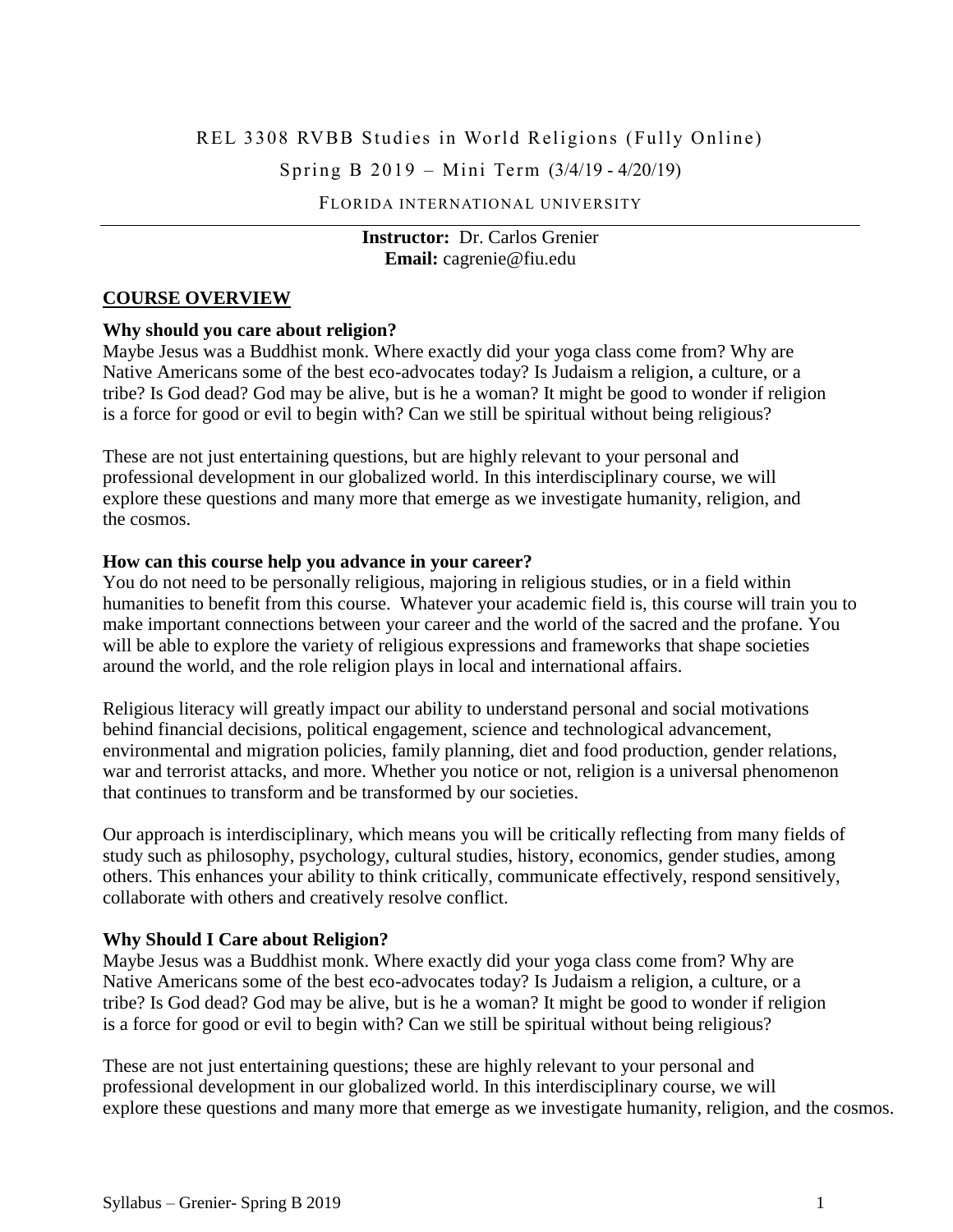#### **How can this course help you advance in your career?**

You do not need to be personally religious, majoring in religious studies, or in a field within humanities to benefit from this course. Whatever your academic field is, this course will train you to make important connections between your career and the world of the sacred and the profane. You will be able to explore the variety of religious expressions and frameworks that shape societies around the world, and the role religion plays in local and international affairs.

Religious literacy will greatly impact our ability to understand personal and social motivations behind financial decisions, political engagement, science and technological advancement, environmental and migration policies, family planning, diet and food production, gender relations, war and terrorist attacks, and more. Whether you notice or not, religion is a universal phenomenon that continues to transform and be transformed by our societies.

Our approach is interdisciplinary, which means you will be critically reflecting from many fields of study such as philosophy, psychology, cultural studies, history, economics, gender studies, among others. This enhances your ability to think critically, communicate effectively, respond sensitively, collaborate with others and creatively resolve conflict.

### **COURSE OBJECTIVES**

Students will be able to:

- Compare and contrast religious societies and cultures in the local, national and/ or international context.
- Situate these societies and cultures within contemporary and historical perspective.
- Critically engage the issue of religious diversity in national and/ or international context
- Analyze topics in the field of religious studies from multiple perspectives
- Assess how global issues and trends are interrelated with the development and practice of religions
- Demonstrate willingness to think creatively about religious issues in the contemporary world

# **ASSIGNMENTS OVERVIEW:**

Students will be assessed via:

- Time-restricted quizzes  $-13$  in total
- A midterm (objective and essay portions)
- A final exam (objective and essay portions)
- A term paper\*
- Interactive discussion posts

\*The term paper assignment will test each student's knowledge of the world religions and how they compare. There are strict guidelines for this assignment that can be found under the "Term Paper Information" folder located under Course Content.

This course fulfills **the Gordon Rule requirement**; a "C" or better must be earned to receive credit for this course.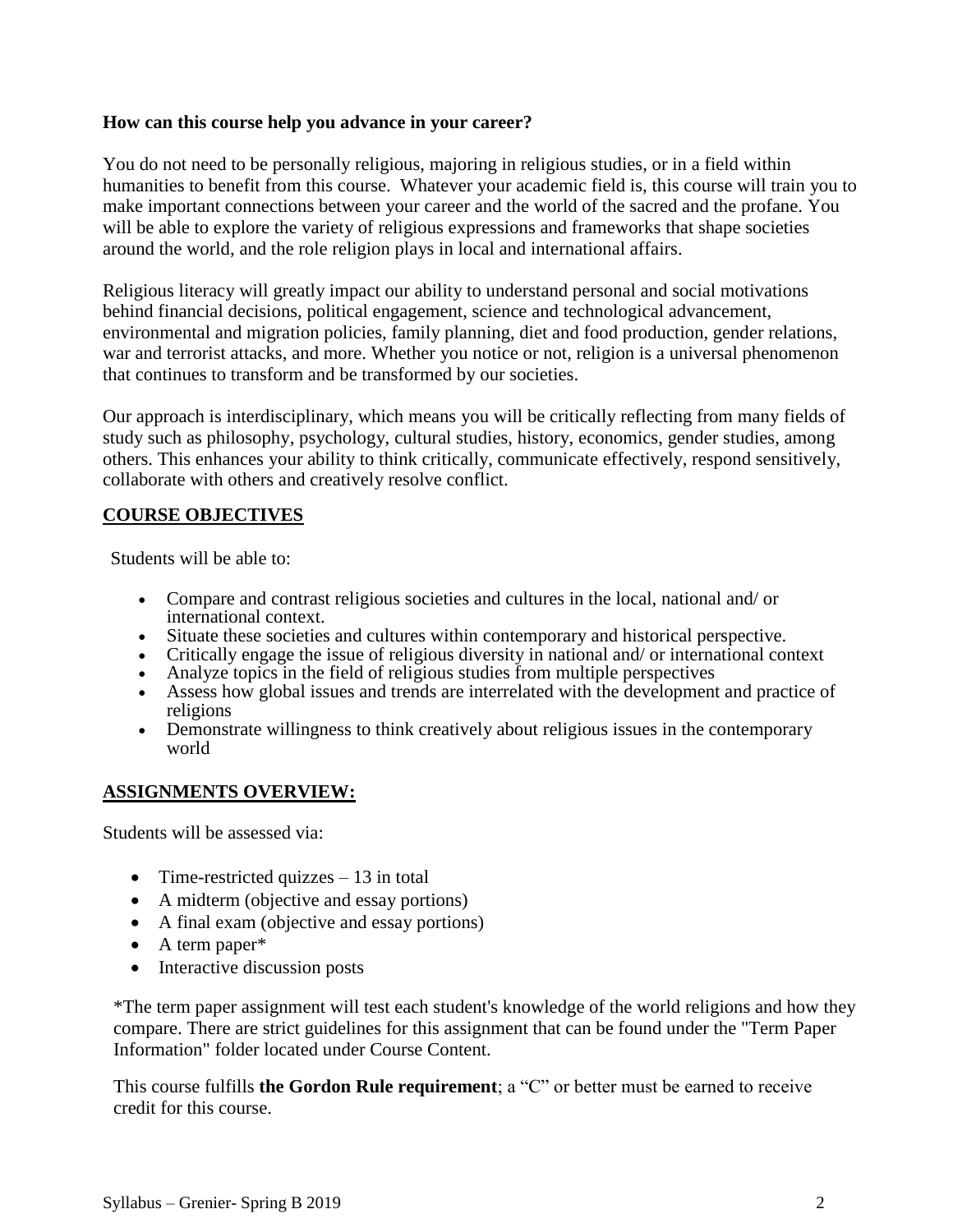This course fulfills **the Global Learning Foundations requirement**.

To learn more about Global Learning requirements, please visit: <https://goglobal.fiu.edu/courses/graduation-requirement/>

### **Mini Term Sections of this Course:**

Please note that this course is a 15-week semester compressed into 6 weeks. Time management and organizational skills are key to successfully completing this course with minimal stress. Plan your weeks strategically, in order to complete assignments by their respective due dates.

# **IMPORTANT INFORMATION POLICIES**

Please review the policies page as it contains essential information regarding guidelines relevant to all courses at FIU and additional information on the standards for acceptable netiquette important for online courses.

# **TECHNICAL REQUIREMENTS & SKILLS**

One of the greatest barriers to taking an online course is a lack of basic computer literacy. Computer literacy is the ability to manage and organize computer files efficiently, as well as being able to navigate your computer's operating system and software quickly and easily. Keep in mind that this is not a computer literacy course; students enrolled in online courses are expected to have moderate proficiency using a computer. Please go to the ["What's Required"](http://online.fiu.edu/futurestudents/whatsrequired) webpage to find out more information on this subject.

Please visit our [Technical Requirements w](http://online.fiu.edu/app/webroot/html/blackboardlearn/mastertemplate/technical_requirements/)ebpage for additional information.

# **ACCESSIBILITY AND ACCOMMODATION**

Please visit our [ADA Compliance w](http://online.fiu.edu/app/webroot/html/blackboardlearn/mastertemplate/accessibility/)ebpage for information about accessibility involving the tools used in this course.

For additional assistance please contact FIU's [Disability Resource Center.](http://drc.fiu.edu/)

# **COURSE PREREQUISITES**

For information about prerequisites, [click here.](http://catalog.fiu.edu/coursesearch/index.php)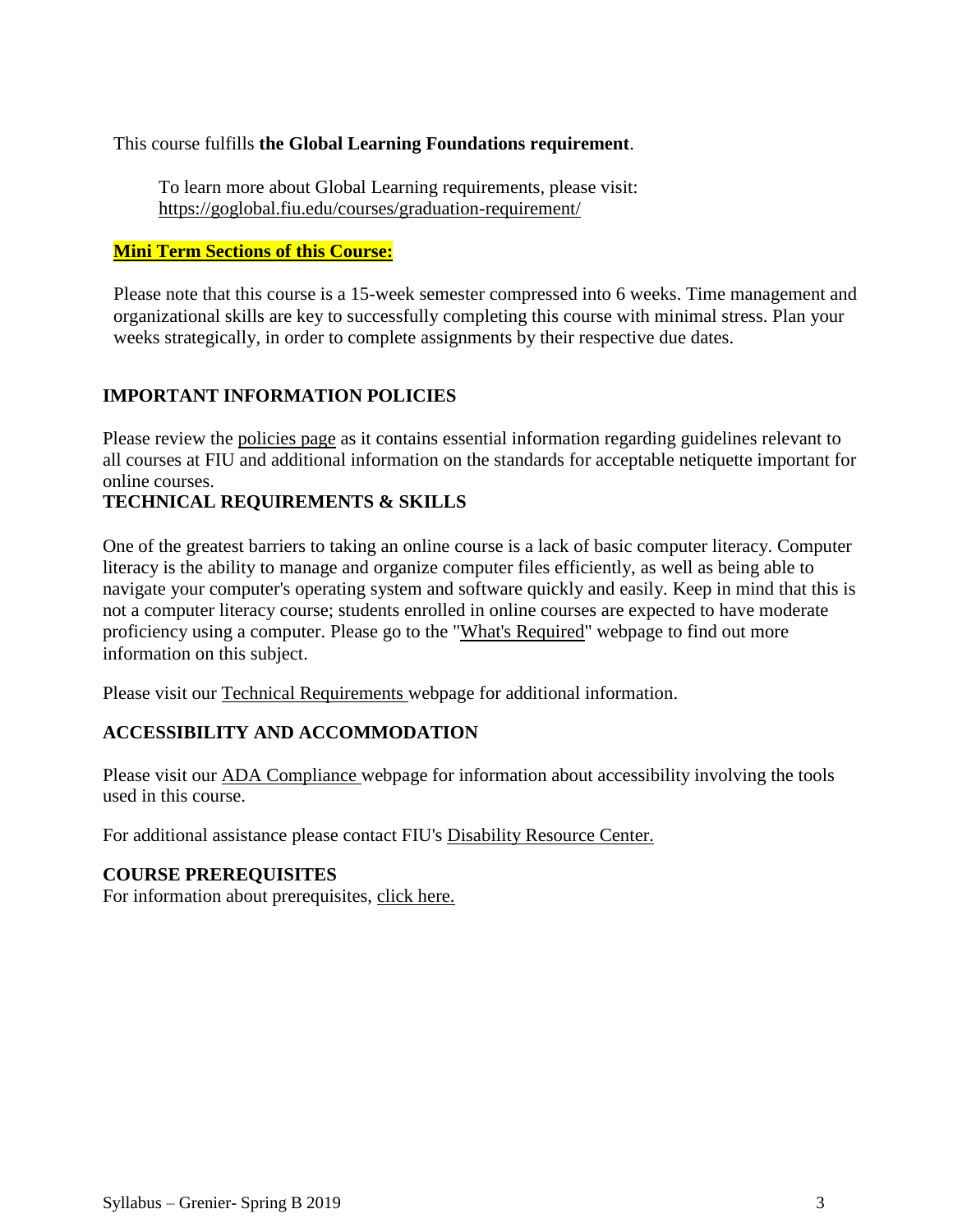### **TEXTBOOK**



Title: Living Religions Author: Mary Pat Fisher ISBN: 9780134169248 Publisher: Pearson Education Publication Date: May 6, 2016 Binding Digital, Other Type Digital

Note: Older editions of the book may be used for this class section:  $9<sup>th</sup>$ ,  $10<sup>th</sup>$ ,  $11<sup>th</sup>$  or  $12<sup>th</sup>$  editions are acceptable.

### **EXPECTATIONS OF THIS COURSE**

This is an online course; most (if not all) of the course work will be conducted online. Expectations for performance in an online course are the same for a traditional course. Online courses require a degree of self-motivation, self- discipline, and technology skills, which can make these courses more demanding for some students.

#### **Students are expected to:**

- o **Review the how to get started information** located in the course content
- o **Introduce yourself to the class** during the first week by posting a self introduction in the appropriate discussion forum
- o **Attempt the practice quiz** to ensure that your computer is compatiblewith Canvas
- o **Interact** online with instructor/s and peers
- o **Review** the course syllabus and calendar
- o **Submit** assignments on time

# **COURSE COMMUNICATION**

Communication in this course will take place via Inbox.

- Conversations are email-like messages sent within Canvas' internal messaging system. Students are alerted to new messages on their dashboard screen upon logging in.
- It is recommended that students log in to Canvas daily and review their Inbox for private messages and/or Announcements from the instructor.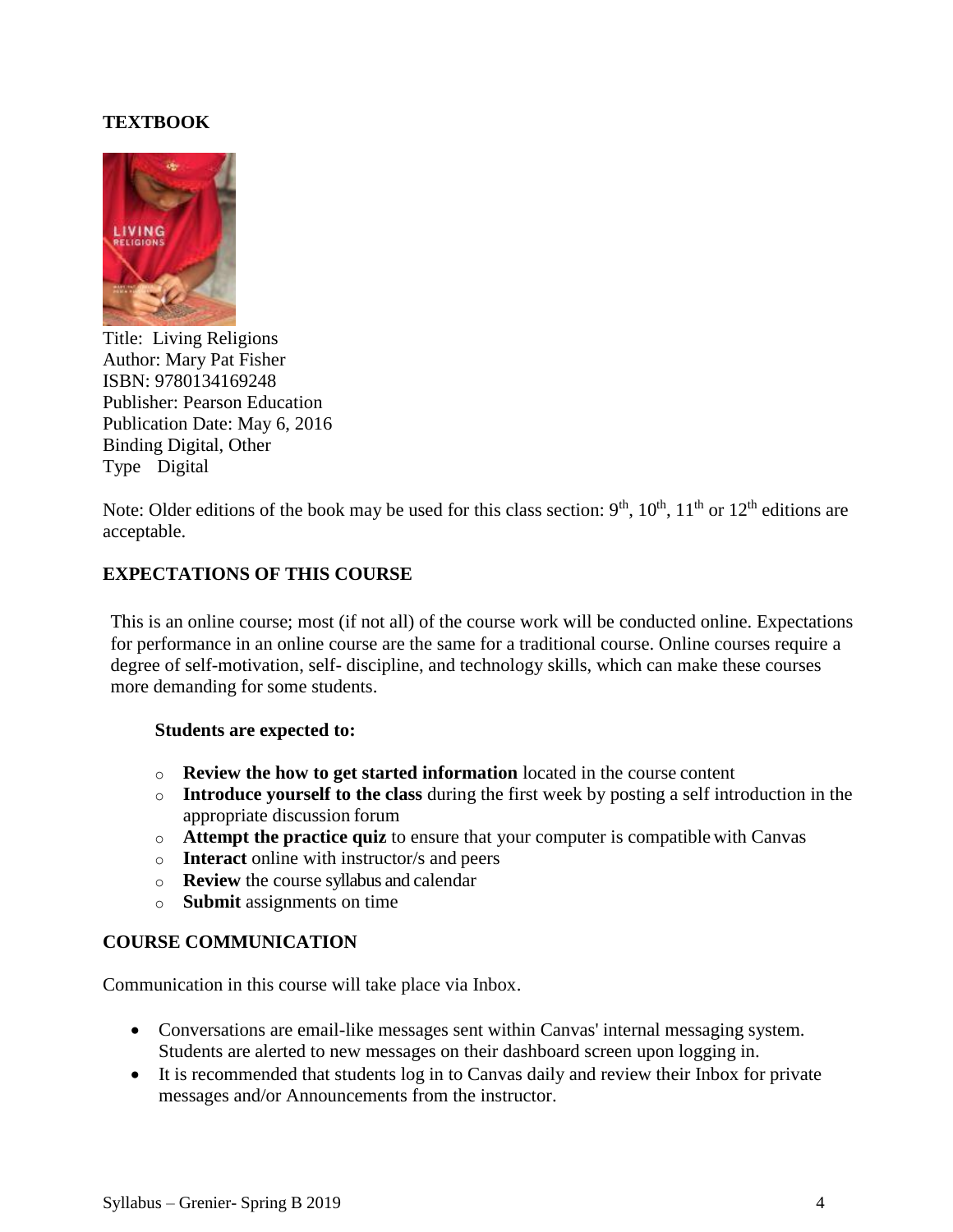# **DISCUSSION BOARD ASSIGNMENTS (10% OF OVERALL GRADE)**

There will be four (4) discussions in this course. These discussions are meant to stimulate critical thinking about how religions manifest in our globalized world.

Discussion topics will become available Monday, 12:00PM to Sunday, 11:59PM of each week that a discussion topic is posted. See the course calendar for the weeks that have discussion topics posted.

To receive full credit for the discussion assignments, students must post a minimum of 3 discussion threads per discussion topic:

- One post in response to the main discussion topic
- Two responses to other students' posts

Keep in mind that this is an academic forum; all students in the course will see the discussion posts. When criticizing or agreeing with another student's position on a given topic, please make sure to include supporting facts and specific examples to strengthen your position. Contribute links to articles, news stories, and/or other media whenever possible.

# **QUIZZES (20% OF OVERALL GRADE)**

Assessments in this course are not compatible with mobile devices and should not be attempted through a mobile phone or a tablet. If you need further assistance please contact FIU Online Support Services.

A time-restricted, multiple-choice quiz will be given on each week's religious concept. The questions in the quizzes will draw from the weekly course content, including audio lectures and assigned readings.

Quiz Availability: Open from Monday, 12:00AM to Sunday, 11:59PM (see Course Calendar for specific dates.)

Quiz Duration: Students will have 20 minutes to answer 10 multiple-choice questions.

Quiz Attempts: Quizzes may be attempted twice. The higher of the two attempts will count towards the student's final grade. It is not mandatory to take each quiz twice.

In order to mitigate any issues with your computer and internet connection, it is very important that the "Practice Quiz" be attempted prior to beginning the quizzes or exams. It is your responsibility to make sure your computer meets the minimum [hardware requirements.](http://online.fiu.edu/future_whats_required.html)

The correct answers for quizzes will not be released to students. Students will be able to see submitted answers only. Students should refer to their course materials for the correct answers.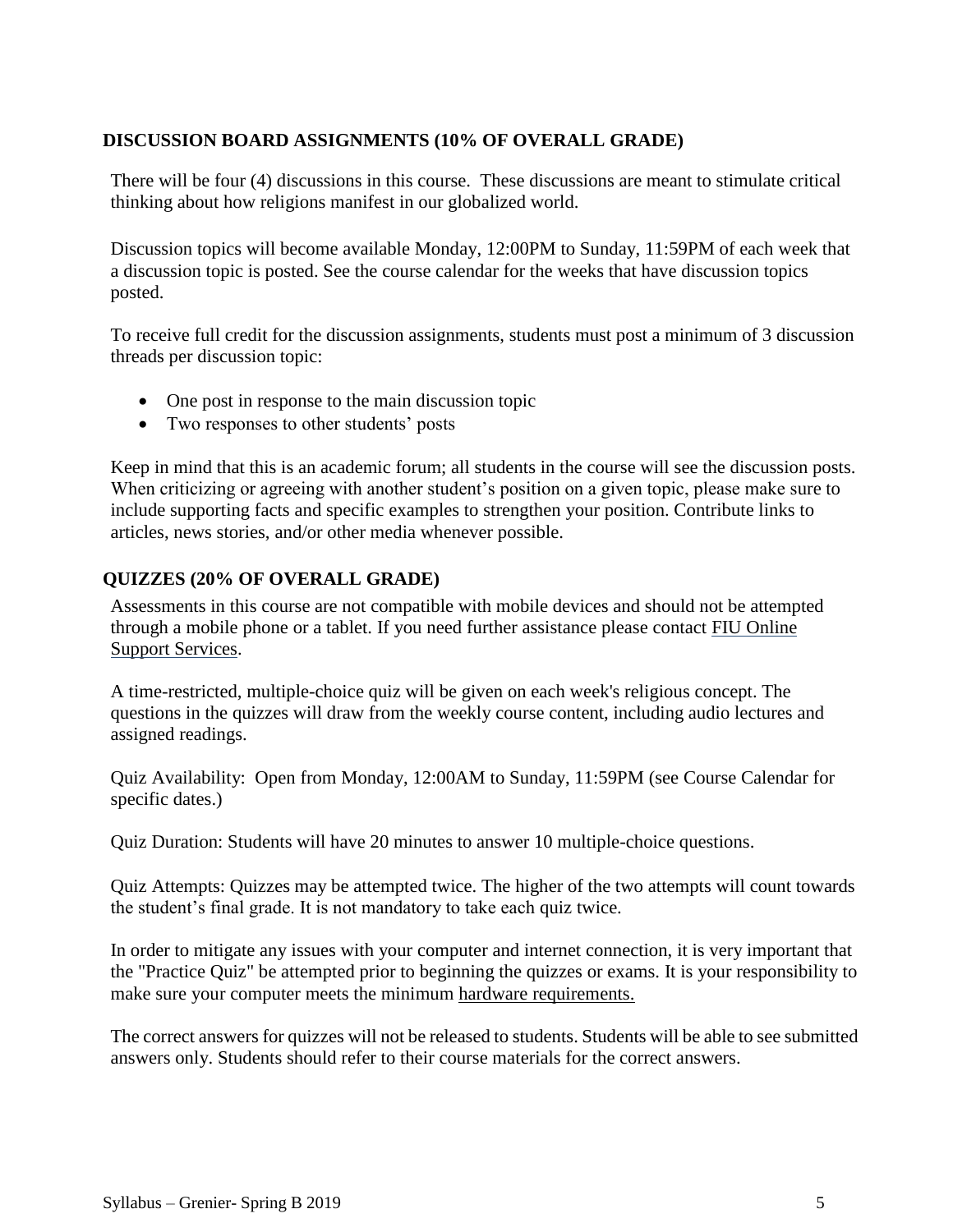# **EXAMS (50% OF OVERALL GRADE)**

Exam 1 (25% of overall grade) and Exam 2 (25% of overall grade) consist of both objective and essay portions. The objective portions of Exam 1 and Exam 2 are both online, time-restricted examinations. These are in the Assessments area in Canvas.

**Students will have only one attempt** to complete the objective portions of Exam 1 and Exam 2, unlike the quizzes. **Please make note of this important difference.**

The essay prompts for the exams will become available in the Assessment area during the exam availability period. **The essay portions of these exams must be submitted via Canvas.** See the Assignments content area for essay topics.

The essay portions of Exam 1 and Exam 2 should each be approximately 500-750 words long.

Exam 1 Objective Portion - will cover Basic Religions, African Religions, Native American Religions, Hinduism, Jainism, and Buddhism.

Exam 2 Objective Portion - will cover Daoism/Confucianism, Shinto, Judaism, Islam, Christianity, Sects and Cults, and Religion in the 21st Century

# **TERM PAPER (20% OF OVERALL GRADE)**

The term paper will be automatically checked for plagiarism using Turnitin Tools via Canvas. It is not necessary to create an account on Turnitin.com to submit this assignment.

Keep electronic and paper copies of all written work. For your own protection, keep a copy of your turnitin.com electronic receipt (confirmation of assignment submission) until you have received your final grade for the course.

#### **Instructions for students (read carefully):**

- $\Box$  Length: 1500-2000 words, in addition to a bibliography/works cited page
- $\Box$  Formatting: Double –spaced, 12-pt font, Arial or Times New Roman Font
- $\Box$  Bibliography: a minimum of 3 academic sources; preferably peer-reviewed publications and books. One of these must be a book reference. These academic sources are in addition to your textbook/weekly readings/lectures. Do not use Wikipedia as an Internet source.

Construct an argument to answer **ONE** of the following three questions:

1. Identify one of the religions covered in this course that emphasizes behavior/deeds over adherence to creeds/beliefs/spiritual experiences in our current era. Then, compare it to another religion that you interpret as emphasizing the opposite, i.e., creeds/beliefs/spiritual experiences over behavior/deeds. Explain the reasons for such possible differences in emphases by exploring underlying sociological and historical themes. What were major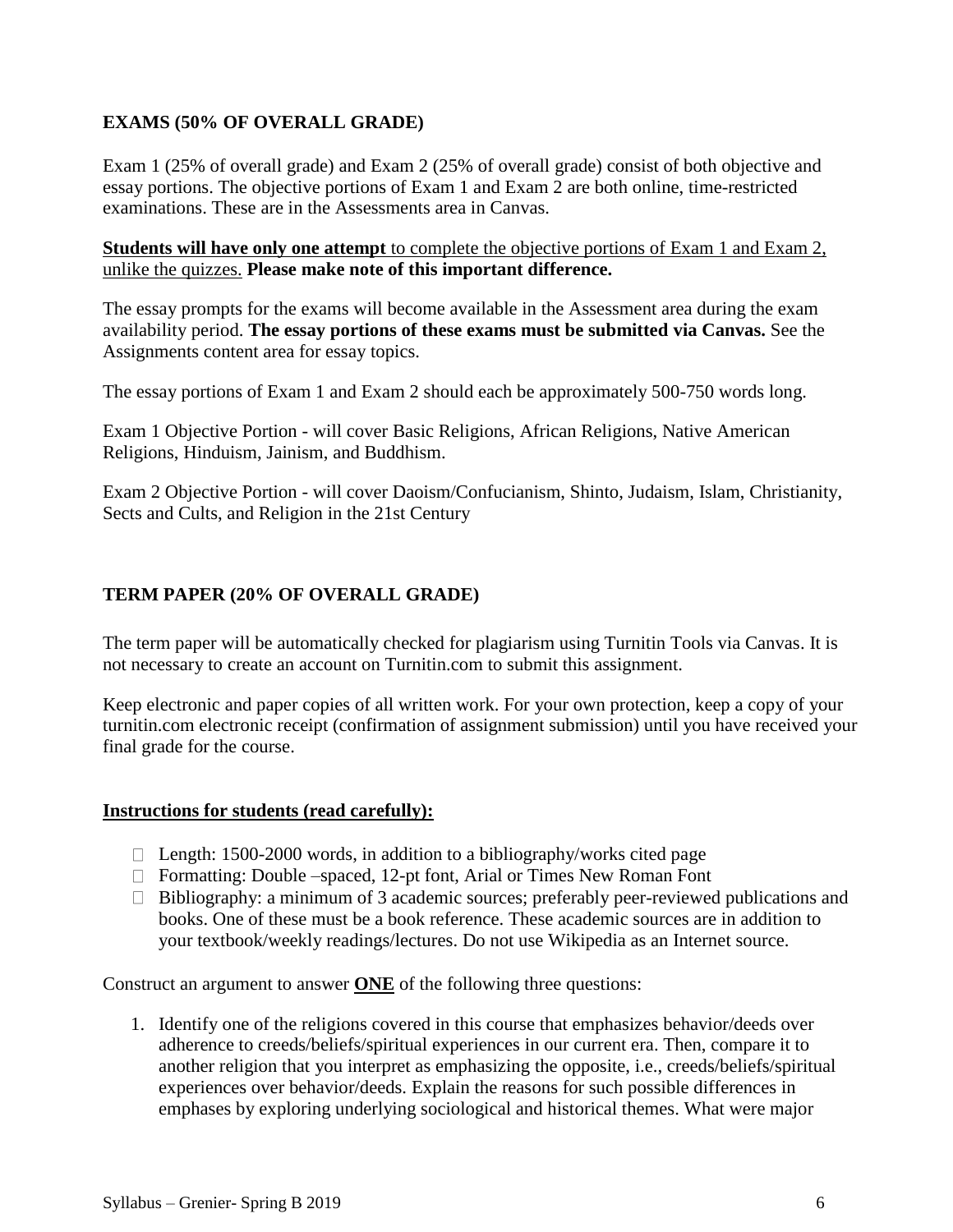world events or cultural developments that may have led each of these religions to emphasize each of these particular aspects over the other?

- 2. Although Buddhism and Hinduism share similar beliefs, their approaches to the self, or the 'soul' are very different. Explain the metaphysical and practical distinctions between *anatman* and *atman*, and how these concepts tie into each religion's unique approach to the sacred (god/gods) and the path to salvation. Make sure you specify which branches of Buddhism and Hinduism your analysis is tackling.
- 3. What is the meaning of the word *Jihad* in Islam? Select two distinct sects of Islam and explain key differences/similarities in the interpretation and practices of this term. What role, if any, does *Jihad* serve in the sects you have selected, in today's world? How has this role changed from previous historical time periods and/or how has it remained the same?

The textbook and required readings will not have enough information about any of the topic questions above to formulate substantial responses. To succeed in this assignment, set aside sufficient time to research the chosen topic thoroughly.

Points will be deducted for infractions of the following requirements-

\*\*Students may not submit work from a previous semester or from another class for this assignment or any other assignment in this course. It will be flagged for plagiarism by Turnitin.

### **How your paper will be graded:**

The assignment will be evaluated based on: Research, Style, and Argument

- **Research** refers to the information in your paper. Is it correct? Is it detailed? Do you demonstrate basic knowledge of the religious tradition from which the concept is taken? Is this knowledge evident in your description? You must use at least three academic sources in your paper. One of them must be a book reference.
- **Style** refers to how that information is presented. This includes the way the information is organized and language skills such as spelling, grammar, and proper sentence structure.
- **Argument** refers to the quality of your analysis, how well you support your argument.

#### **COURSE POLICIES**

#### **Late Papers**

Late submissions will NOT be accepted, except in cases of genuine and documented emergencies.

Avoid leaving assignment/quiz submissions for the last minute before a deadline. "Heavy user traffic" during this timeframe may cause delays and/or errors, which can lead to students missing crucial deadlines.

The instructor reserves the right to make changes to the syllabus by means of announcements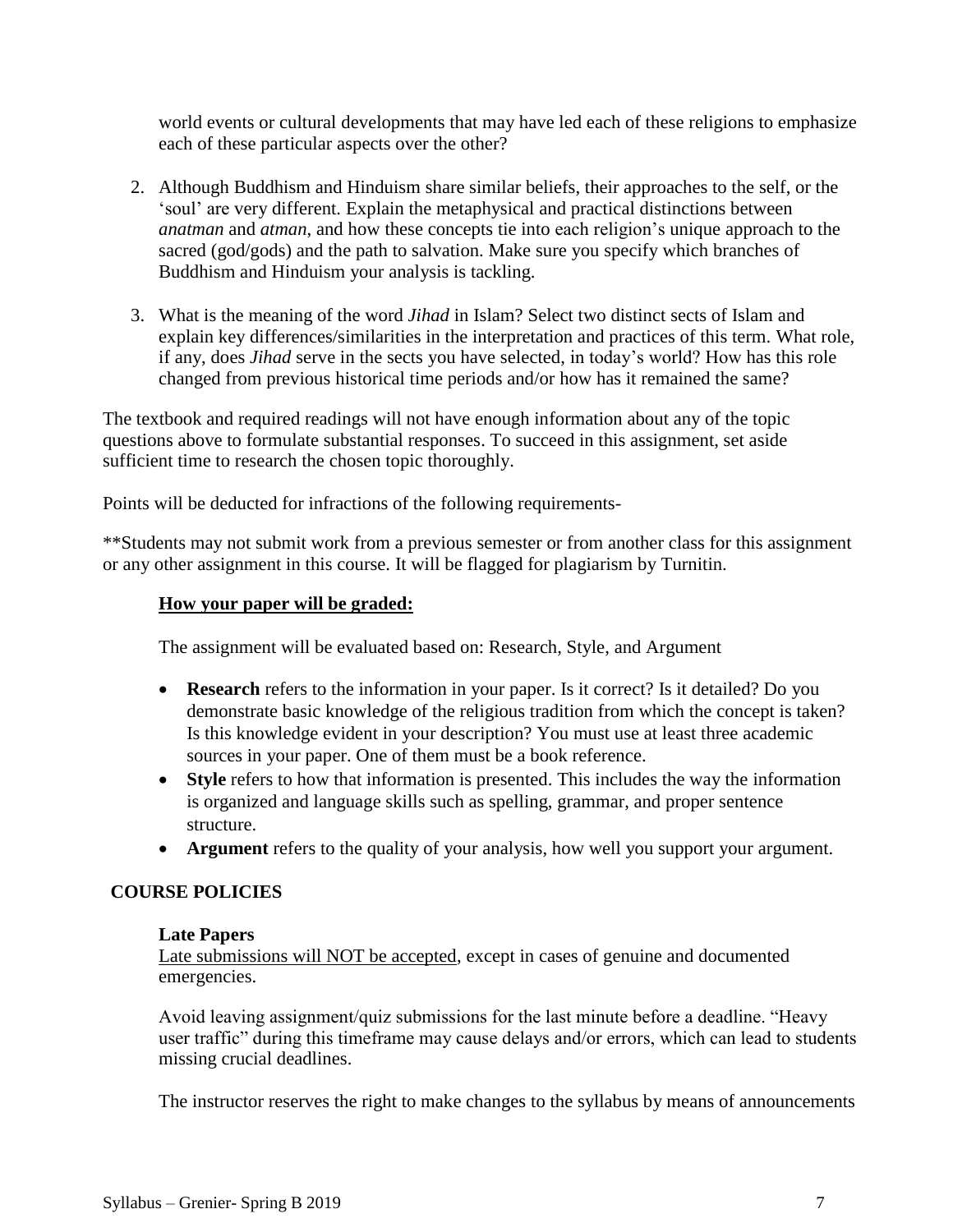or messages with ample time allowed for students to respond and adjust appropriately.

#### **Assignment Submissions**

All work has to be submitted through Canvas. Canvas does not allow instructors to submit on behalf of students. Please do not email your assignments to your instructor.

If you encounter errors or issues submitting an assignment, click on "Help" inside Canvas Course (located on the left-hand panel inside the course) and select Chat with Canvas Support (student). A live chat with Canvas support can fix the issue immediately.

# **Quiz Resets**

Please limit quiz reset requests to instances when technical issues compromised both quiz attempts. The second attempt is meant to be a "backup" attempt for situations where the first attempt was not completed successfully.

Reopening quizzes after the due date has passed will require verifiable documentation.

### **Plagiarism**

Plagiarism will not be tolerated. Plagiarism, or attempting to pass off another's work as your own, falls into three different categories:

- a. A written work that is entirely stolen from another source;
- b. Using quotations from another source without properly citing them; and
- c. Paraphrasing from another source without proper citations.

Students are expected to understand the definition of plagiarism. See the University Code of Academic Integrity at<http://www.fiu.edu/~oabp/misconductweb/2codeofacainteg.htm>

Offenders will receive a grade of "F" for the plagiarized assignment, and possibly the course.

\*\*Students may not submit work from a previous semester or from another class for this assignment or any other assignment in this course. It will be flagged for plagiarism by Turnitin.

# **Extra Credit**

No Extra Credit work will be accepted in this course.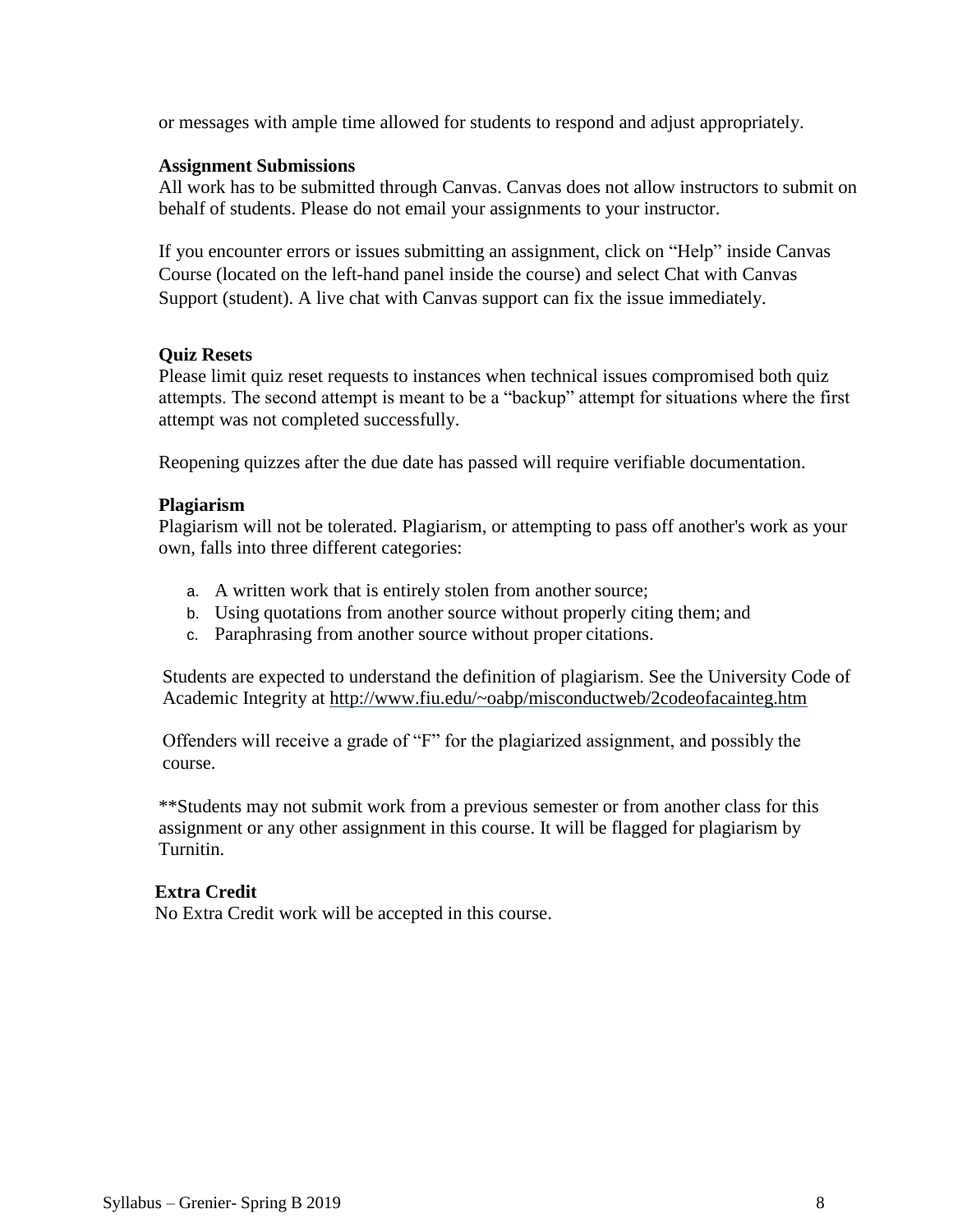# **GRADING**

| <b>Course Requirements</b>                                 | Weight |
|------------------------------------------------------------|--------|
| <b>Term Paper</b>                                          | 20%    |
| 13 Multiple Choice Quizzes<br>*Average will be calculated  | 20%    |
| Midterm (Exam 1) - 50 points objective; 50 points<br>essay | 25%    |
| Final (Exam 2) - 50 points objective; 50 points<br>essay   | 25%    |
| Discussion Board Assignments (4 total)                     | 10%    |
| Total                                                      | 100\%  |

# **GRADING SCALE**

This course fulfills the **Gordon Rule requirement;** a "C" or better must be earned to receive credit for this course.

| Letter    | Range %     | Letter    | Range %   | Letter | Range %    |
|-----------|-------------|-----------|-----------|--------|------------|
| A         | 95 or above | 'B        | $83 - 86$ | C      | $70 - 76$  |
| <b>A-</b> | $90 - 94$   | $B-$      | $80 - 82$ |        | $60 - 69$  |
| $B+$      | $87 - 89$   | $C_{\pm}$ | $77 - 79$ | F      | 59 or less |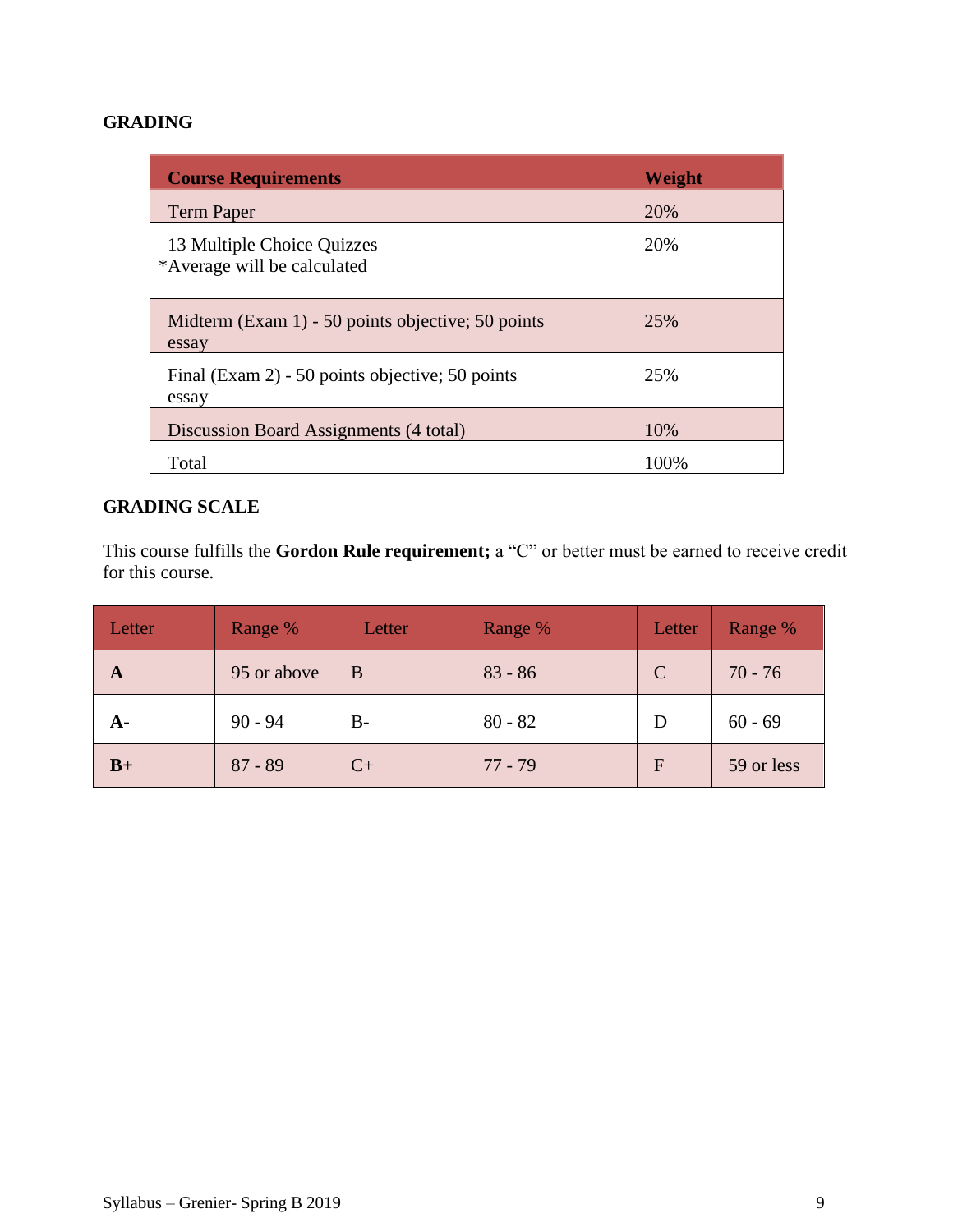| <b>Dates:</b>                                                           | <b>Course Calendar - Weekly Assignments</b>                                                                                                   |
|-------------------------------------------------------------------------|-----------------------------------------------------------------------------------------------------------------------------------------------|
| Spring B 2019<br>March $4 - April 20$                                   |                                                                                                                                               |
| Week 1                                                                  | Intro and Basic Religions                                                                                                                     |
| March 4                                                                 |                                                                                                                                               |
| This week's work will<br>remain open until<br><b>March 17.</b>          | View: PowerPoint presentation "Introduction to Religion" by Dr.<br>Northup. Video "Mystic Lands: Australia: Dreamtime."                       |
|                                                                         | Read: Fisher - Chapters 1, Religious Responses, and 2, Indigenous<br>Sacred Ways                                                              |
|                                                                         | Take Quiz 1 Religious Responses and Indigenous Sacred Ways<br>Introduce yourself in the Discussion Forum                                      |
|                                                                         | Native American Religion                                                                                                                      |
|                                                                         | View: PowerPoint presentation "Native American Religions" by<br>Dr. Huchingson.                                                               |
|                                                                         | Read: William A. Young, Quest for Harmony: Native American<br>Spiritual Traditions, chapter 1. Full text available through Course<br>Content. |
|                                                                         | Take Quiz 2: Native American Religions                                                                                                        |
|                                                                         | DUE: Participate in Discussion Forum #1                                                                                                       |
| Week 2                                                                  | African Religion                                                                                                                              |
| <b>March 11 (Spring</b>                                                 | View: PowerPoint presentation "African Religions" by Dr. Rey.                                                                                 |
| <b>Break</b> ) – Assignments<br>will remain open<br>during Spring Break | Read: E. Thomas Lawson, "The Yoruba and Their Religious<br>Tradition"                                                                         |
| <b>March 18</b>                                                         | Take Quiz 3: African Religions                                                                                                                |
|                                                                         | Hinduism                                                                                                                                      |
|                                                                         | View: PowerPoint presentation "Hinduism" (Lecture I and Lecture<br>II) by Dr. Katz.                                                           |
|                                                                         | Read: Fisher - Chapter 3, Hinduism                                                                                                            |
|                                                                         | Take Quiz 4: Hinduism                                                                                                                         |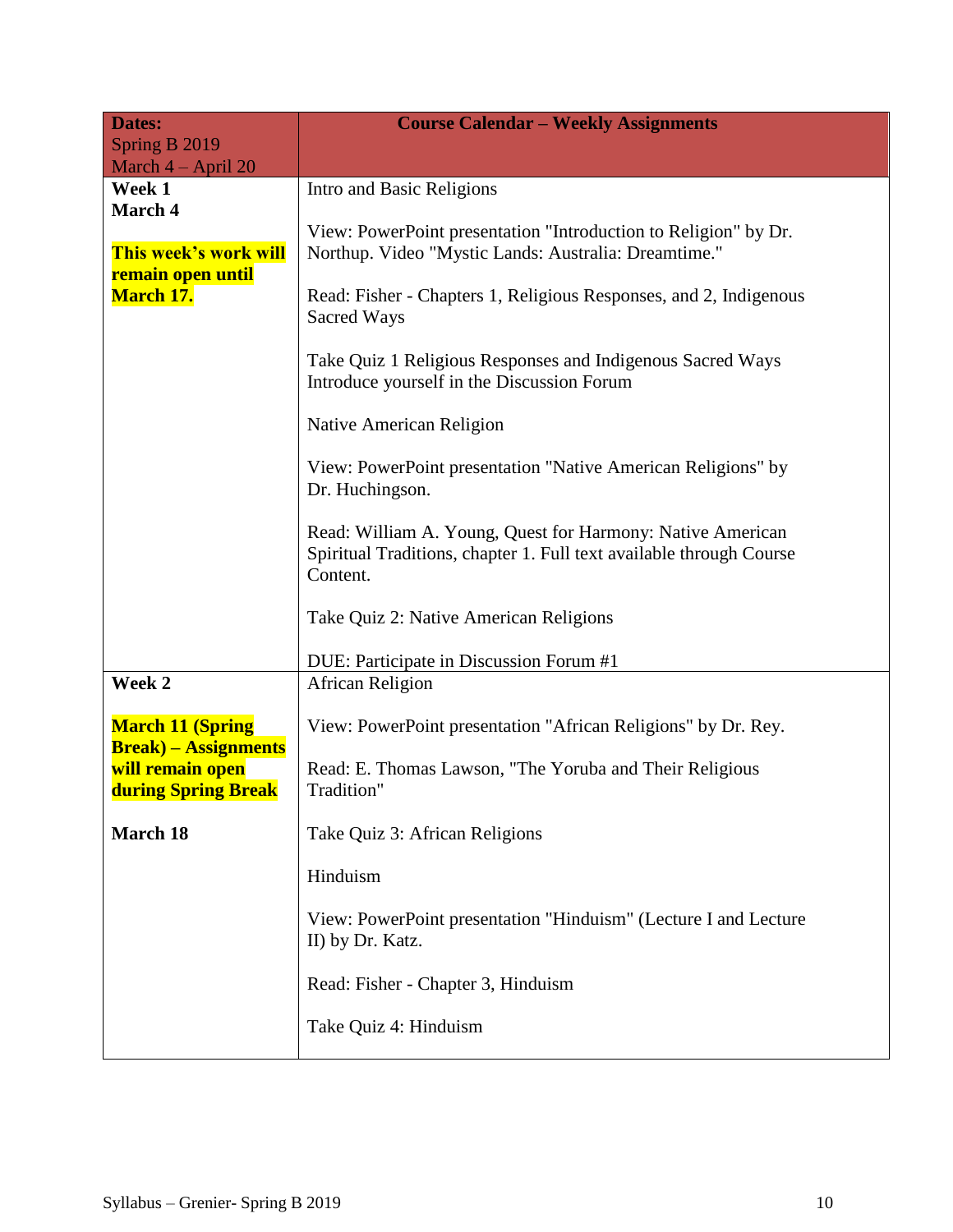| <b>Dates:</b>                         | <b>Course Calendar – Weekly Assignments</b>                                  |
|---------------------------------------|------------------------------------------------------------------------------|
| Spring B 2019<br>March $4 - April 20$ |                                                                              |
| Week 3                                | Jainism                                                                      |
| March 25                              | View: PowerPoint presentation "Jainism" by Samani Charitra<br>Prajna         |
|                                       | Read: Fisher - Chapter 4, Jainism                                            |
|                                       | Take Quiz 5: Jainism<br><b>Buddhism</b>                                      |
|                                       | View: PowerPoint presentation "Buddhism" by Dr. Heine                        |
|                                       | Read: Fisher - Chapter 5, Buddhism                                           |
|                                       | Take Quiz 6: Buddhism                                                        |
|                                       | DUE: Participate in Discussion Forum #2                                      |
|                                       | Midterm - Exam 1                                                             |
|                                       | Midterm - Exam 1 (Objective and Essay portions)<br>Available Monday - Sunday |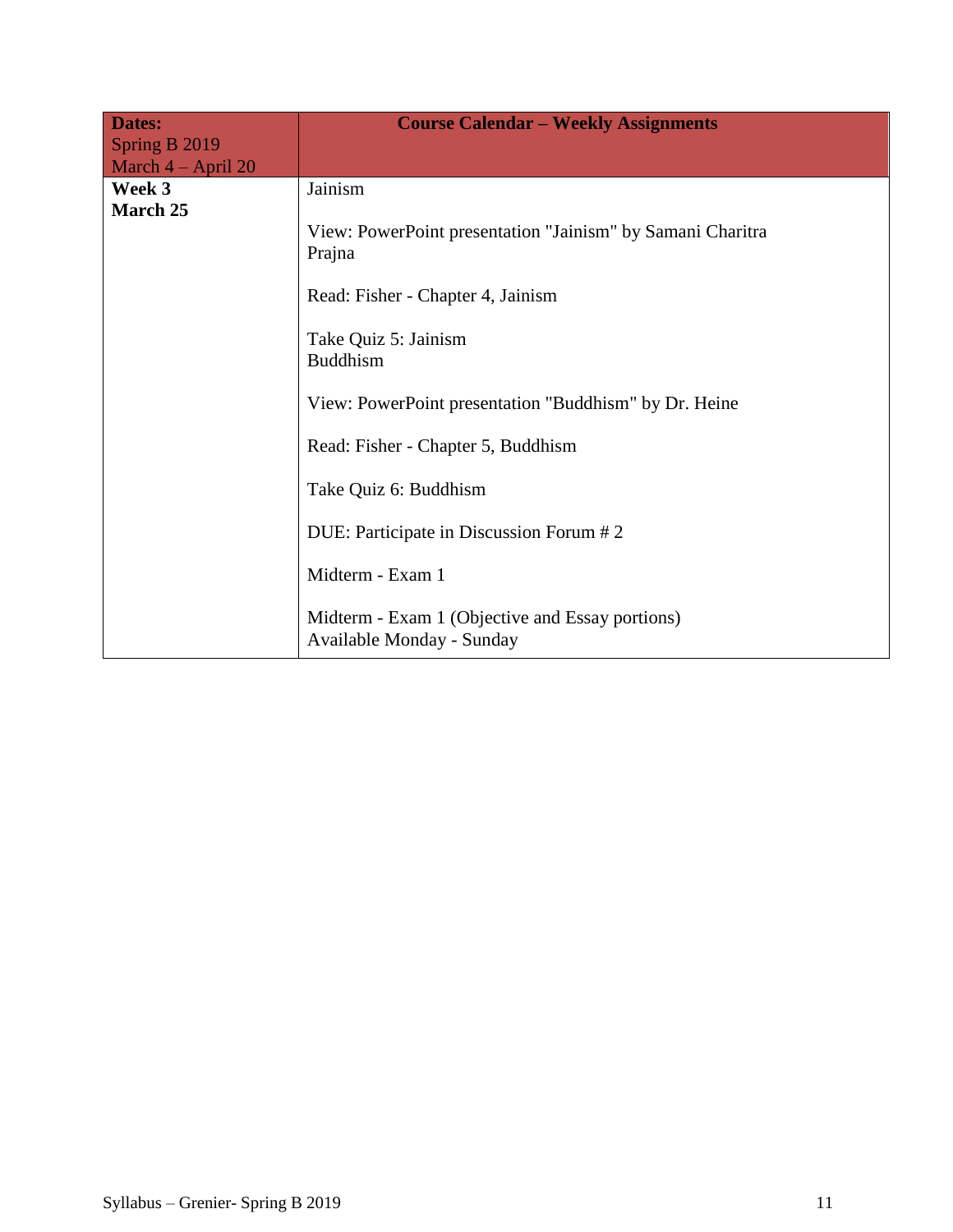| Dates:                                | <b>Course Calendar - Weekly Assignments</b>                             |
|---------------------------------------|-------------------------------------------------------------------------|
| Spring B 2019<br>March $4 - April 20$ |                                                                         |
| Week 4                                | Taoism/Confucianism                                                     |
| April 1                               |                                                                         |
|                                       | View:                                                                   |
|                                       | PowerPoint presentation "Taoism/Confucianism" by Prof. Avila            |
|                                       | PowerPoint presentation "Shinto" by Prof. Avila                         |
|                                       | Read: Fisher - Chapters 6, Taoism/Confucianism, and 7, Shinto           |
|                                       | Take Quiz 7: Daoism/Confucianism and Shinto                             |
|                                       | DUE: Participate in Discussion Forum #3                                 |
|                                       | Judaism                                                                 |
|                                       | View: PowerPoint presentation "Judaism" (Part I and II) by Dr.<br>Stier |
|                                       | Watch video "Mystic Lands: Jerusalem: Mosaic of Faith."                 |
|                                       | Read: Fisher - Chapter 8, Judaism                                       |
|                                       | Take Quiz 8: Judaism                                                    |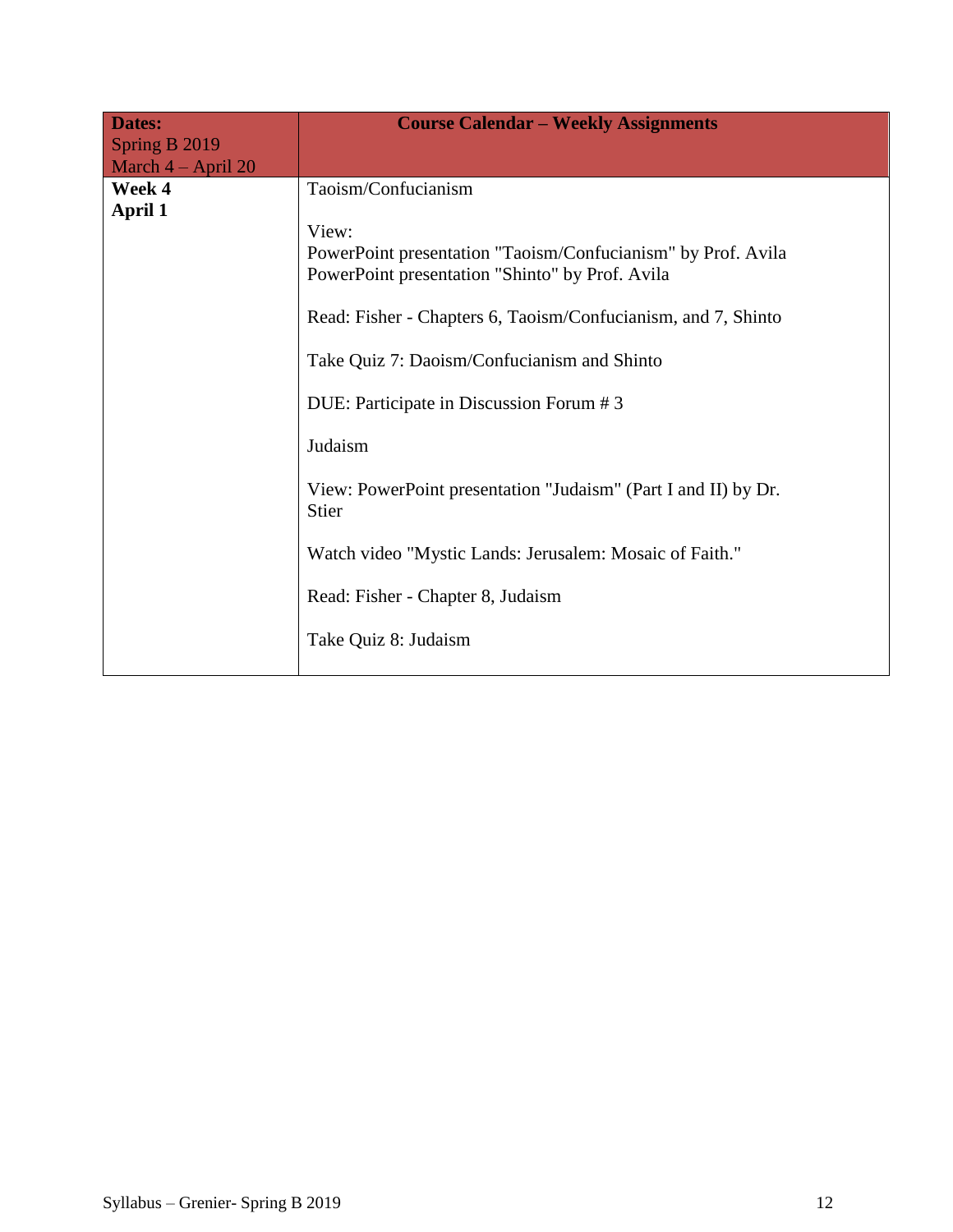| Dates:<br>Spring B 2019 | <b>Course Calendar - Weekly Assignments</b>                                         |
|-------------------------|-------------------------------------------------------------------------------------|
| March 4 - April 20      |                                                                                     |
| Week 5<br>April 8       | Islam                                                                               |
|                         | View: PowerPoint presentation "Islam" by Dr. Musa.                                  |
|                         | Read: Fisher - Chapters 10, Islam, and 11, Sikhism                                  |
|                         | Take Quiz 9: Islam                                                                  |
|                         | DUE: Participate in Discussion Forum #4                                             |
|                         | Christianity                                                                        |
|                         | View: PowerPoint presentation "Christianity: The First Millennia"<br>by Dr. Larson. |
|                         | PowerPoint presentation "Christianity: The Second Millennia" by<br>Dr. Gudorf.      |
|                         | Read: Fisher - Chapter 9, Christianity                                              |
|                         | Take Quiz 10: Christianity<br><b>Christianity in North America</b>                  |
|                         | View: PowerPoint presentation "Religion in North America" by<br>Dr. Northup         |
|                         | Take Quiz 11: Christianity and North American Religion                              |
|                         | Term Paper Due Saturday, April 13, 11:45pm                                          |